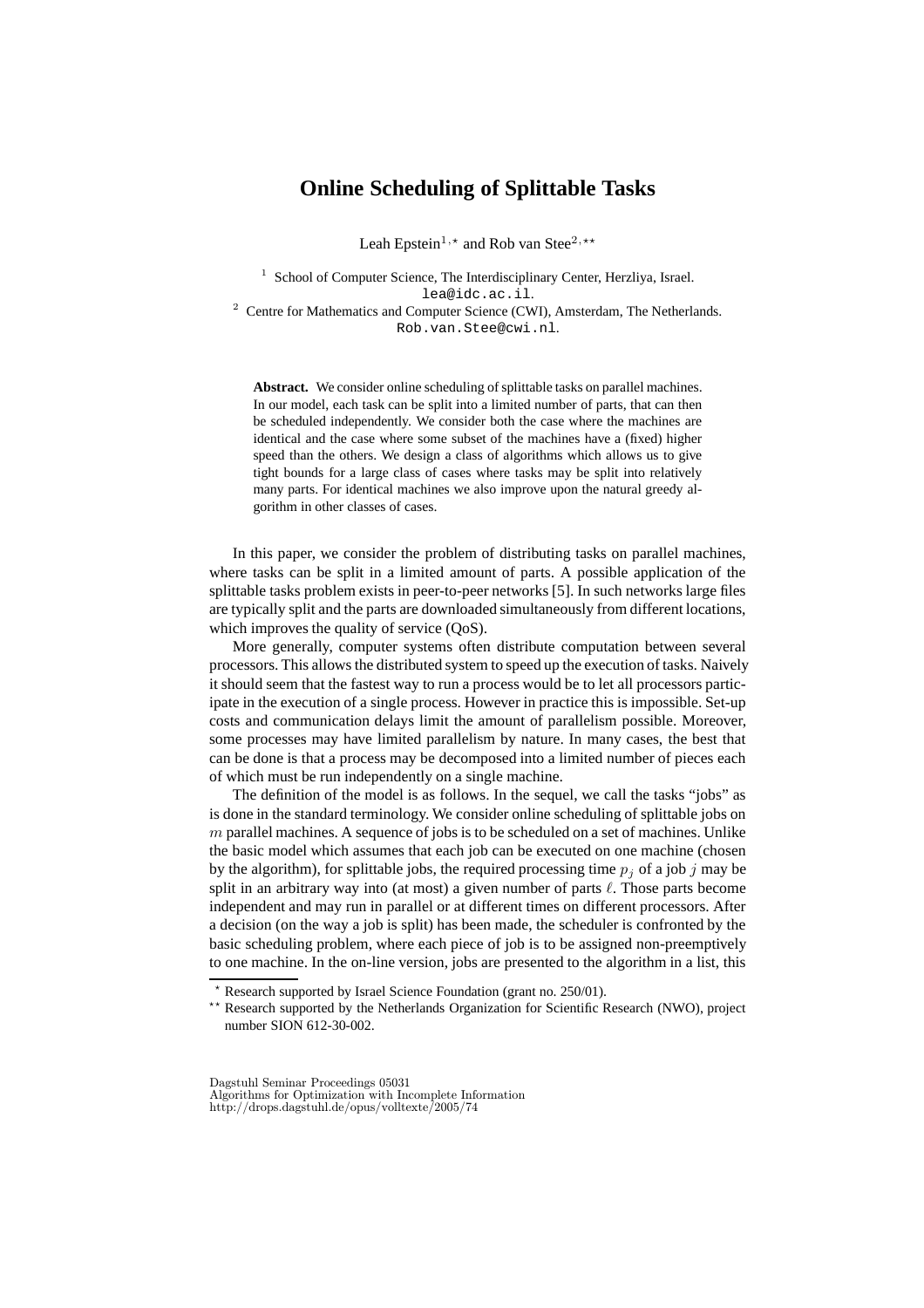means that each job must be assigned before the next job is revealed. Only after the process of job splitting and assignment is completed, the next job is presented to the algorithm. The goal is to minimize the makespan which is the last completion time of any part of job.

We consider two machine models. The first one is the well known model of identical machines, where all machines have the same speed (w.l.o.g. speed 1). The second case relates to systems where several processors are faster (by some multiplicative factor) than the others. In this case let  $s$  be the speed of the fast processors. The other processors have speed 1. This also contains the model where one processor is fast and all others are identical [15, 8, 3, 14]. We call the machines of speed s *fast*, and all other machines are *regular* machines. The number of fast machines is denoted by f whereas the number of regular machines is  $m - f$ . The processing time of job j on a machine of speed s is  $p_j/s$ . Each machine can process only one job (or part of job) at a time, and therefore the completion time of the machine is the total processing time of all jobs assigned to it (normalized by the speed), which is also called the *load* of the machine. In the context of downloading files in a peer-to-peer network, the speeds correspond to the bandwidths for the different connections.

We use competitive analysis and given a problem we would like to determine its competitive ratio. The competitive ratio of an algorithm is the worst case ratio between the makespan of the schedule produced by the algorithm, and the makespan of an optimal offline algorithm which receives all input tasks as a set and not one by one. We denote the cost of this optimal offline algorithm by OPT. The competitive ratio of a problem is the best possible competitive ratio that can be achieved by a deterministic on-line algorithm.

## **Previous work**

The basic model (with  $\ell = s = 1$ ) was studied in a sequence of papers, each improving either the upper bound or the lower bound on the competitive ratio  $[10, 7, 2, 12, 1, 9, 6,$ 11]. The offline splittable jobs problem was studied by Shachnai and Tamir [19]. They showed that the problem is NP-hard (already for identical machines) and gave a PTAS for uniformly related machines. The problem was also studied by Krysta, Sanders and Vöcking [13] who gave an exact algorithm which has polynomial running time for any constant number of uniformly related machines. A different model that is related to our model is scheduling of parallel jobs. In this case, a job has several identical parts that must run simultaneously on a given number of processors [4, 16].

## **Our results**

We first analyze a simple greedy-type algorithm that splits jobs into at most  $\ell$  parts, while assigning them in a way that the resulting makespan is as small as possible. We then introduce a type of algorithm that always maintains a subset of  $k < \ell$  machines with maximal load (while maintaining a given competitive ratio), and show that it is optimal as long as  $\ell$  is sufficiently large in relation to  $m + f$ . The case  $f = m - 1$ is treated separately. For smaller  $\ell$ , we give an algorithm for identical machines that uniformly improves upon our greedy algorithm. Finally, we consider the special case